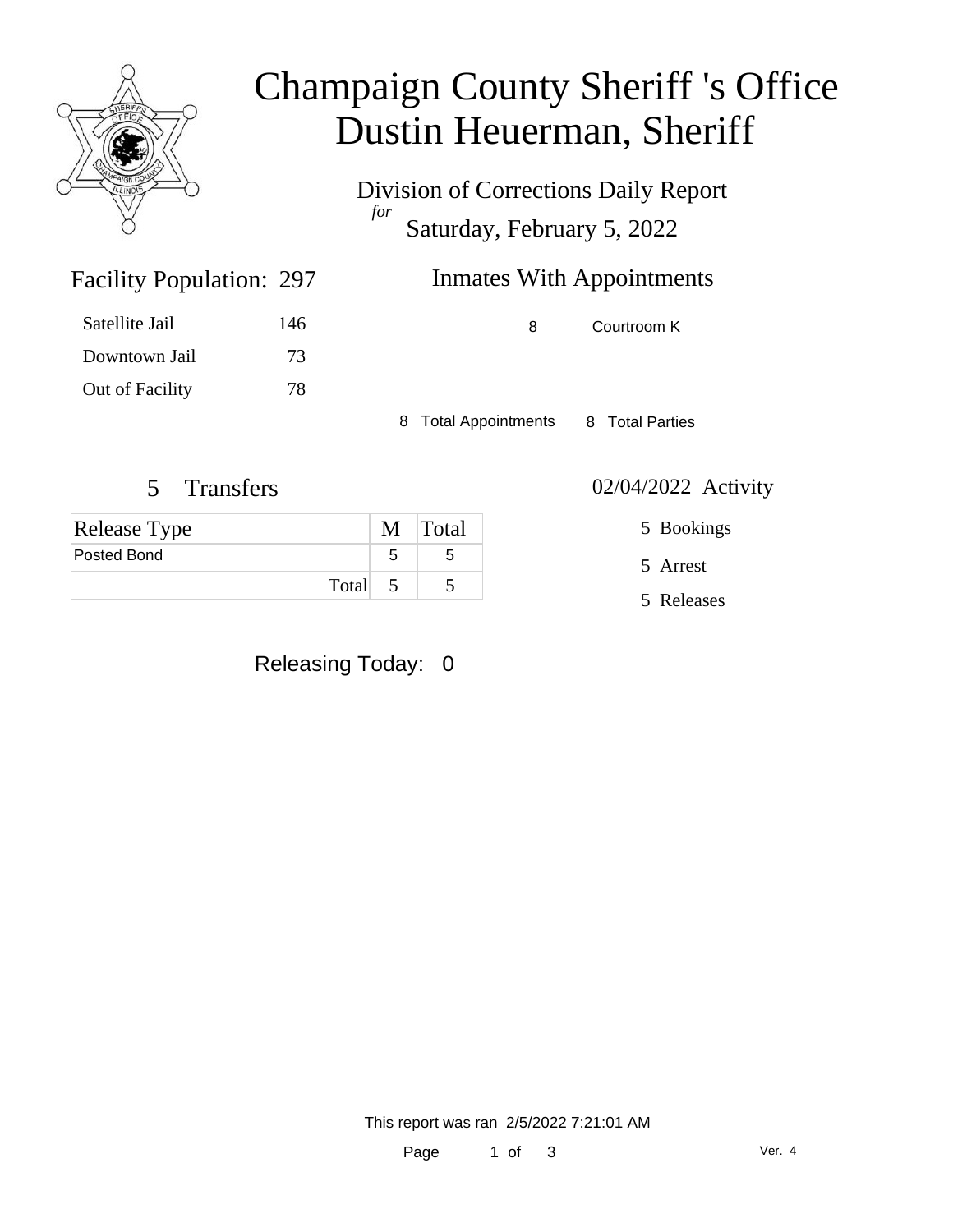

# Champaign County Sheriff 's Office Dustin Heuerman, Sheriff

Division of Corrections Daily Report *for* Saturday, February 5, 2022

### Custody Status Count

- Direct Criminal Contempt 1
- Electronic Home Dentention 14
	- Felony Arraignment 8
	- Felony Pre-Sentence 7
		- Felony Pre-Trial 210
	- Felony Pre-Trial DUI 4
	- Felony Sentenced CCSO 5
	- Felony Sentenced IDOC 32
		- Hold Other 1
		- Hold Sentenced IDOC 1
	- Misdemeanor Arraignment 4
		- Misdemeanor Pre-Trial 4
			- Petition to Revoke 1
			- Remanded to DHS 4
		- Traffic Sentenced CCSO 1
			- Total 297

This report was ran 2/5/2022 7:21:01 AM